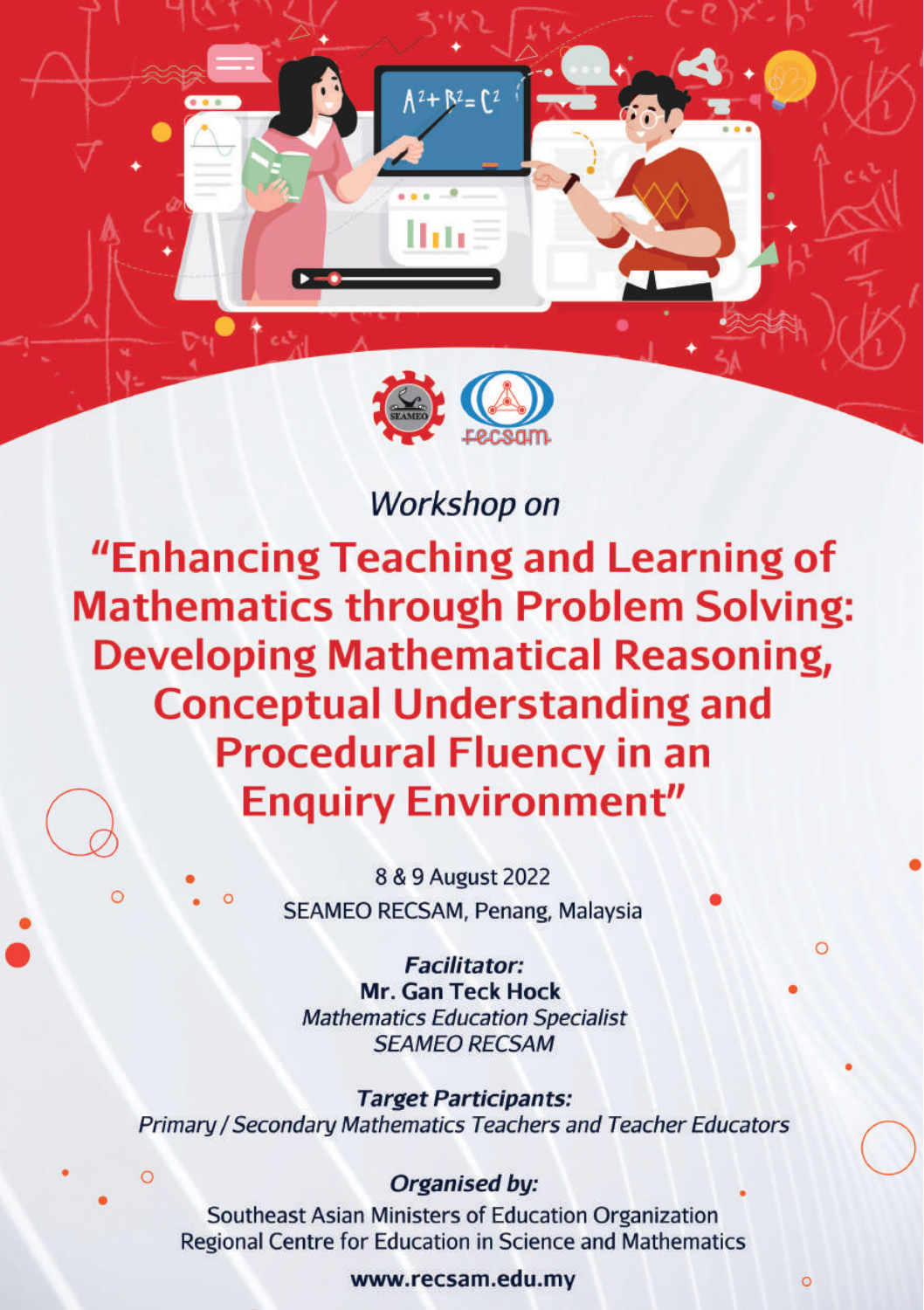## **Rationale**

In this challenging era of human civilization, developing reasoning competencies among students has always been a major goal of teaching school Mathematics. However, the path to achieve the goal still remain as a big challenge for many teachers. In this endurance, isolated and meaningless learning on procedures relying purely on rote memorization has also appeared to be a road block in achieving the goal. Hence, it is crucial for mathematics teachers to nurture inquisitive mindsets that lean towards understanding mathematical content knowledge conceptually. This will in turn lead to mathematical mindsets that are capable of interpreting natural phenomena harmoniously and discover the orders that ruled the world. In view of this, the workshop focuses on revealing the process of developing conceptual understanding in mathematics that will eventually leads to procedural fluency and mathematical reasoning.

## **About the Workshop**

This workshop will look at Teaching through Problem Solving<sup>1</sup> (TTP), a highly-effective approach from the Japanese's mathematics classrooms. It highlights a key philosophy of "*students learn for themselves and by themselves*" that molded majority of the Japanese mathematics teachers' pedagogical practices. Its training methodology relies mainly on the impactful experiential-learning practices in teacher education, where participants will take part in ample hands-on problemsolving activities that gear towards the development of reasoning competencies in an enquiry environment. These experiences will then be used as the basis for reflection on effective resources and pedagogies to enhance reasoning, conceptual understanding and procedural fluency in their own mathematics classrooms. Ultimately, this workshop will build up participants' capacities in designing appropriate TTP tasks for their own mathematics classrooms. Last but not least, the issue of individual differences will also be discussed in the workshop to address the needs of differentiated learning among students with diversified background.

# **Objectives**

Participants will be able to enhance their instructional capacities in:

- developing computational fluency, conceptual understanding and mathematical reasoning;
- identifying key features of a TTP lesson in mathematics;
- designing a mathematics lesson based on the TTP approach; and
- supporting diversified learners in a TTP lesson.

## **Programme Schedule**

| <b>Time</b>                   | <b>Activity</b>                                                                                                                                                                                                                                               |  |  |
|-------------------------------|---------------------------------------------------------------------------------------------------------------------------------------------------------------------------------------------------------------------------------------------------------------|--|--|
| Day 1 (8 August 2022, Monday) |                                                                                                                                                                                                                                                               |  |  |
| $0800 - 0815$                 | Registration                                                                                                                                                                                                                                                  |  |  |
| $0815 - 0830$                 | <b>Briefing</b>                                                                                                                                                                                                                                               |  |  |
| $0830 - 1030$                 | Reasoning, Conceptual Understanding and Content Knowledge in Mathematics                                                                                                                                                                                      |  |  |
|                               | Overview of Mathematical Reasoning and Conceptual Understanding in<br>٠<br>Mathematics<br>Connecting Reasoning and Conceptual Understanding with Content Knowledge<br>$\bullet$<br>in Mathematics<br>Promoting Mathematical Reasoning Through Problem Solving |  |  |
| $1030 - 1100$                 | <b>Group Photo &amp; MORNING TEA</b>                                                                                                                                                                                                                          |  |  |

<sup>1</sup> Takahashi, A. (2021). *Teaching mathematics through problem-solving. A pedagogical approach from Japan*. New York, NY: Routledge.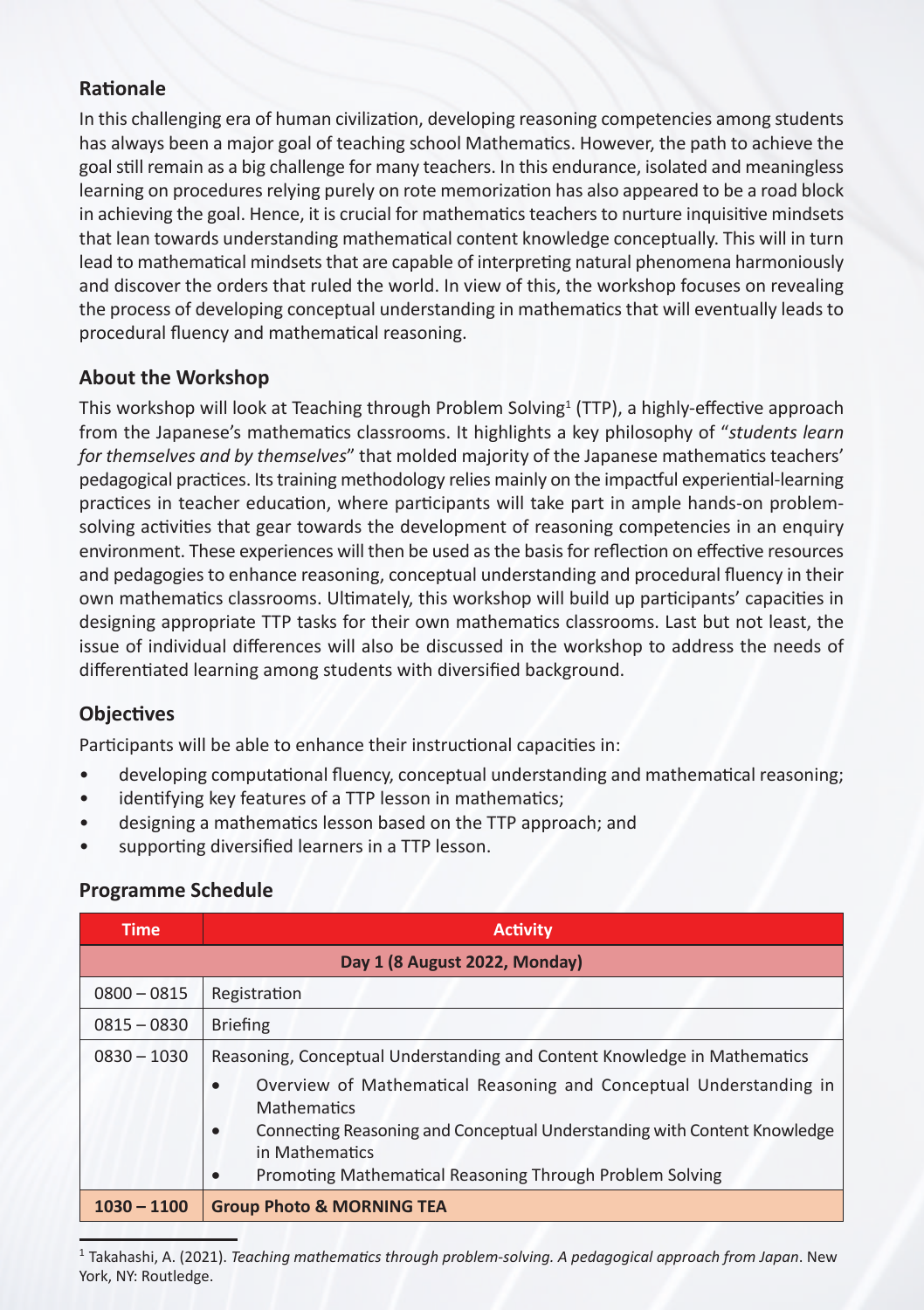| $1100 - 1300$                  | <b>Problem Solving in Mathematics</b><br>Overview of Problem Solving in the Learning of Mathematics<br>Promoting Conceptual Understanding Through Problem Solving<br>Developing Procedural Fluency from Conceptual Understanding in<br><b>Mathematics</b> |  |  |  |
|--------------------------------|-----------------------------------------------------------------------------------------------------------------------------------------------------------------------------------------------------------------------------------------------------------|--|--|--|
| $1300 - 1430$                  | <b>LUNCH</b>                                                                                                                                                                                                                                              |  |  |  |
| $1430 - 1630$                  | Teaching Through Problem Solving (TTP): Plug-N-Use Approach<br>Case Study on Number Operations<br>$\bullet$<br>Promoting Reasoning Through Sequencing of Learning Tasks                                                                                   |  |  |  |
| Day 2 (9 August 2022, Tuesday) |                                                                                                                                                                                                                                                           |  |  |  |
| $0830 - 1030$                  | TTP: The Japanese 5-Step Structured Approach                                                                                                                                                                                                              |  |  |  |
|                                | <b>Exemplar Lesson Demonstration</b><br>Best Practices in Teaching Mathematics from Japanese Classrooms:<br>Kyozaikenkyu, Neriage, Bansho                                                                                                                 |  |  |  |
| $1030 - 1100$                  | <b>MORNING TEA</b>                                                                                                                                                                                                                                        |  |  |  |
| $1100 - 1300$                  | Developing Problem Task for TTP<br>Designing Problem Tasks & Preparing Anticipated Students' Solutions in Small<br>Groups<br>Presentation of Group Works<br>Debriefing on TTP                                                                             |  |  |  |
| $1300 - 1430$                  | <b>LUNCH</b>                                                                                                                                                                                                                                              |  |  |  |
| $1430 - 1600$                  | Supporting Diversified Learners in TTP                                                                                                                                                                                                                    |  |  |  |
|                                | Solving Mathematical Problems in an Enquiry Environment<br>Differentiated Enguiry: Fulfilling Diversified Learners' Needs in TTP                                                                                                                          |  |  |  |
| $1600 - 1630$                  | Q & A Session<br>Evaluation<br>Closing & Certificate Presentation Ceremony                                                                                                                                                                                |  |  |  |

*Note. This programme schedule may be subjected to changes without prior notice.*

## **Workshop Facilitator**



Mr. Gan Teck Hock is a specialist for Mathematics Education at SEAMEO RECSAM, Penang, Malaysia. Before joining RECSAM, he had taught Mathematics for 6 years in schools and trained both pre-service and in-service mathematics teachers for 30 years in Teacher Education Institute, Malaysia. In the journey as a mathematics educator, his passion has been centred at creative pedagogy for mathematics classrooms especially in the areas of (a) problem solving, (b) mathematical reasoning, (c) constructivist's

teaching, (d) cooperative learning, (e) indigenous pedagogy, (f) enquiry learning, (g) STEM education, (h) Literacy & Numeracy Screening (LINUS), and (i) Content & Language Integrated Learning (CLIL) for PPSMI programme. Additionally, he had developed and written more than 50 books, training modules and journal articles in these areas in the English language and Bahasa Malaysia. His latest publications are two books titled *Mathematics Challenges for Classroom Practices at the Lower Primary Level* and *the Lower Secondary Level* which focus on problem tasks emulating the Japanese textbook approach for teaching and learning of Mathematics.